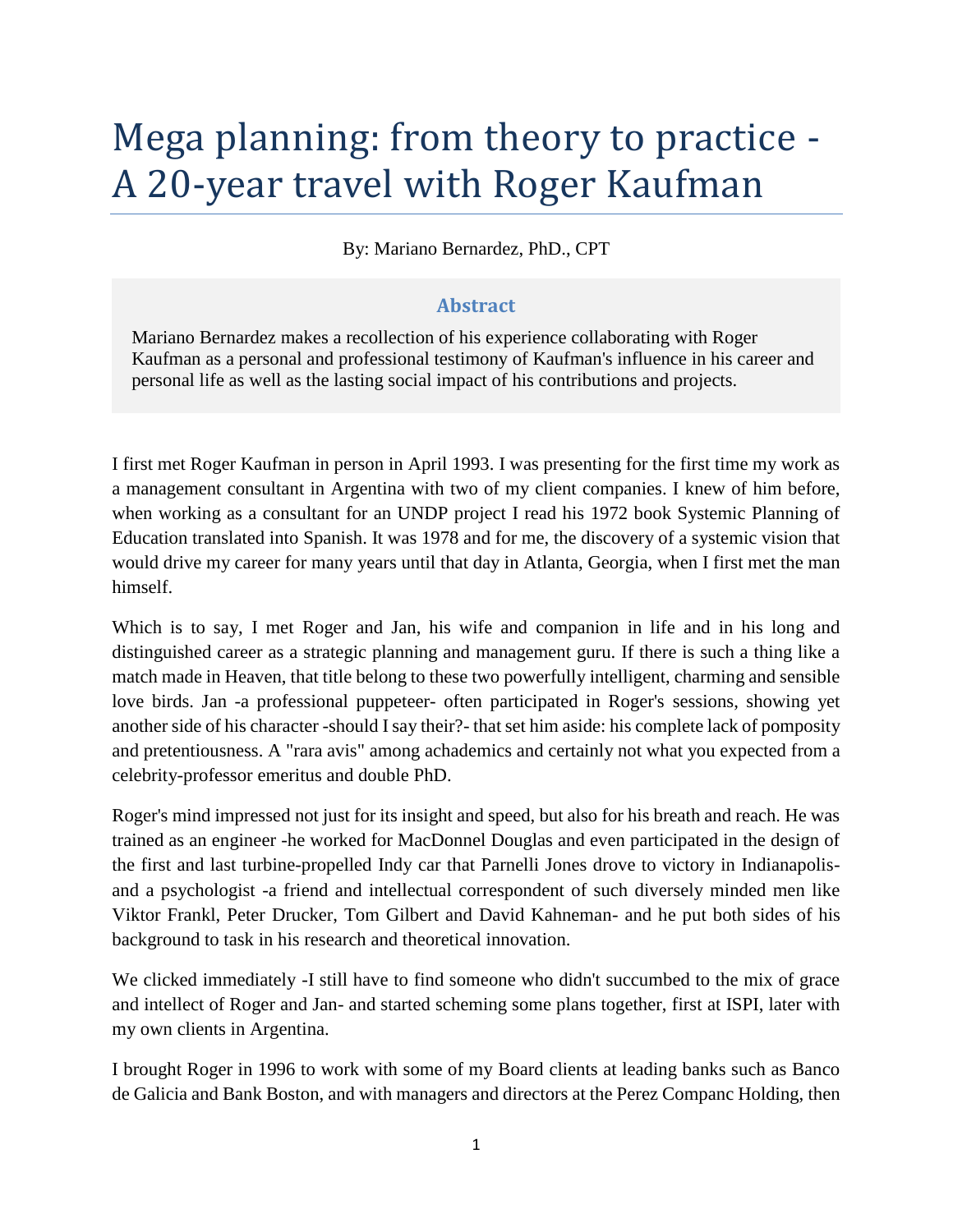spanning from oil to communications and even nuclear industry. I was as impressed as benefitted by his unique ability to open minds and walk board members beyond the confines of conventional wisdom and quarterly profit & loss reports, making them look at the whole picture of their clients, their clients' clients and their shared stake in the communities every organization must serve doing good in order to do well.

Opportunity called in 1998, when one of the companies I have been working with, Refinor -as they called the Refineries of the Northwest of Argentina, faced a new challenge. We had helped them for three years -from 1993 to 1996- to turn around a dilapidated and underinvested state-owned company by way of management development and GE workouts, streamlining operations, engaging management, workers and unions in reducing costs and innovating, but by 1998, we hit a wall. The company was doing well but its most talented young employees and managers were leaving because they didn't want to raise their children and expose their families to the decay of the communities that went from depending from an oversized welfare state to joblessness and crime.

Refinor's CEO, Miguel Bianchetti, asked me to work on turning our management development program "outside-in" and apply it to the community to make it successful again. It was a no-brainer for me to think in Roger, and I was fortunate enough to discover other of his unique traits: the man cannot leave a crises to waste.

We worked together putting in place a Mega planning program to involve the entire company and others in developing their communities for the next three years. Most of those who left the company for a hefty compensation -an average of 120 thousand dollars of 1995- couldn't find jobs or make it as entrepreneurs but they owned land and sent their children to Agrarian schools.

Working with the communities we helped creating 120 sustainable farms growing what then was an experimental crop -soybeans- but would bring a windfall in the coming years. And what a wind it was!: the soybean price went from under 200 dollars a ton in 1998 to over 600 dollars in 2002. Those who stood the course made a fortune.

And Refinor did well too. When I came back in 2004, the company have been sold to Brazilian state oil company Petrobras and they have abandoned the Mega planning approach to go back to the more conventional MBA-style "stick to your business" approach. I was lucky to be able to collect and compare a nine-year time series of data comparing the 3 years of Roger's Megaplannig with 3 years before and after of "old MBA school" methods. I compared social indicators -such as the cost of riots and crime- and business results -such as market share- and developed the statistics shown in Figure 1.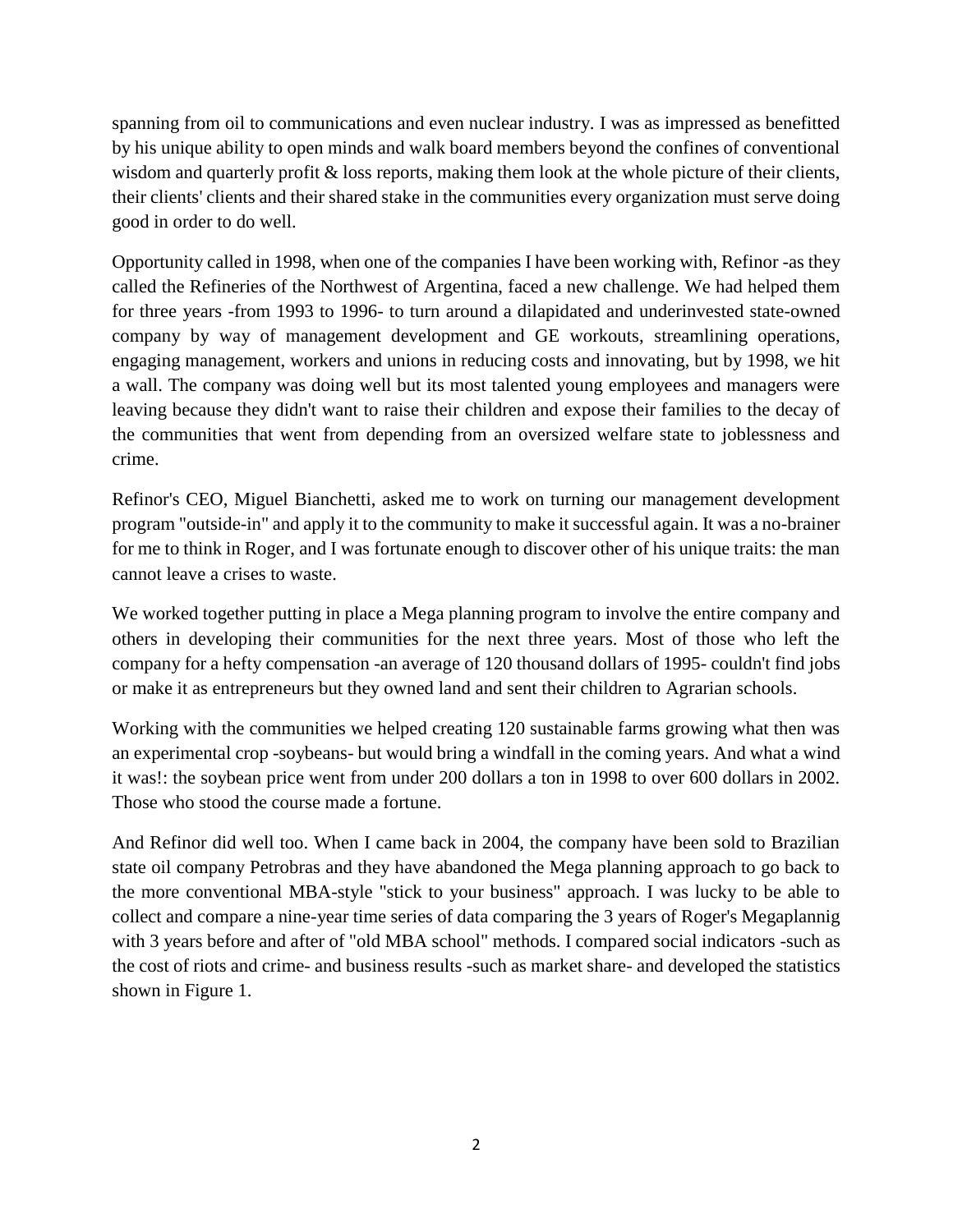

## Doble cuadro de resultado - Caso Refinor



Doing good and doing well were not only not incompatible, but mutually beneficial. I published my lesson in a 2005 article titled "Achieving Business Success by Developing Clients and Community", published by Perfomance Improvement Quarterly.

From 2005 to the present, we kept working with Roger in new and ever more challenging projects: helping the Sonora Institute of Technology led by Gonzalo Rodriguez Villanueva develop more than 34 organizations and create 9,500 new jobs in the Southern Sonora corridor between 2005 and 2009, and developing a plan to transform Colon City, Panama, which is now in course.

And -God willing- we keep looking for bigger trouble. That's another thing I learned from Roger. If something works fine, it's time to change it."

In the personal side of this 20 year trip, I got much more than what I have bargained for: a mentor and a friend in a profession where those two are scarce and infrequent. Roger and Jan were always when I wanted them (be careful to avoid the use of "need" as a verb around them) and then some. And I joined a large group of diverse people speaking tongues -from Spanish to Turkish and Chinese- that can tell the same story.

But this is my own, and I'm happy to share it with you all.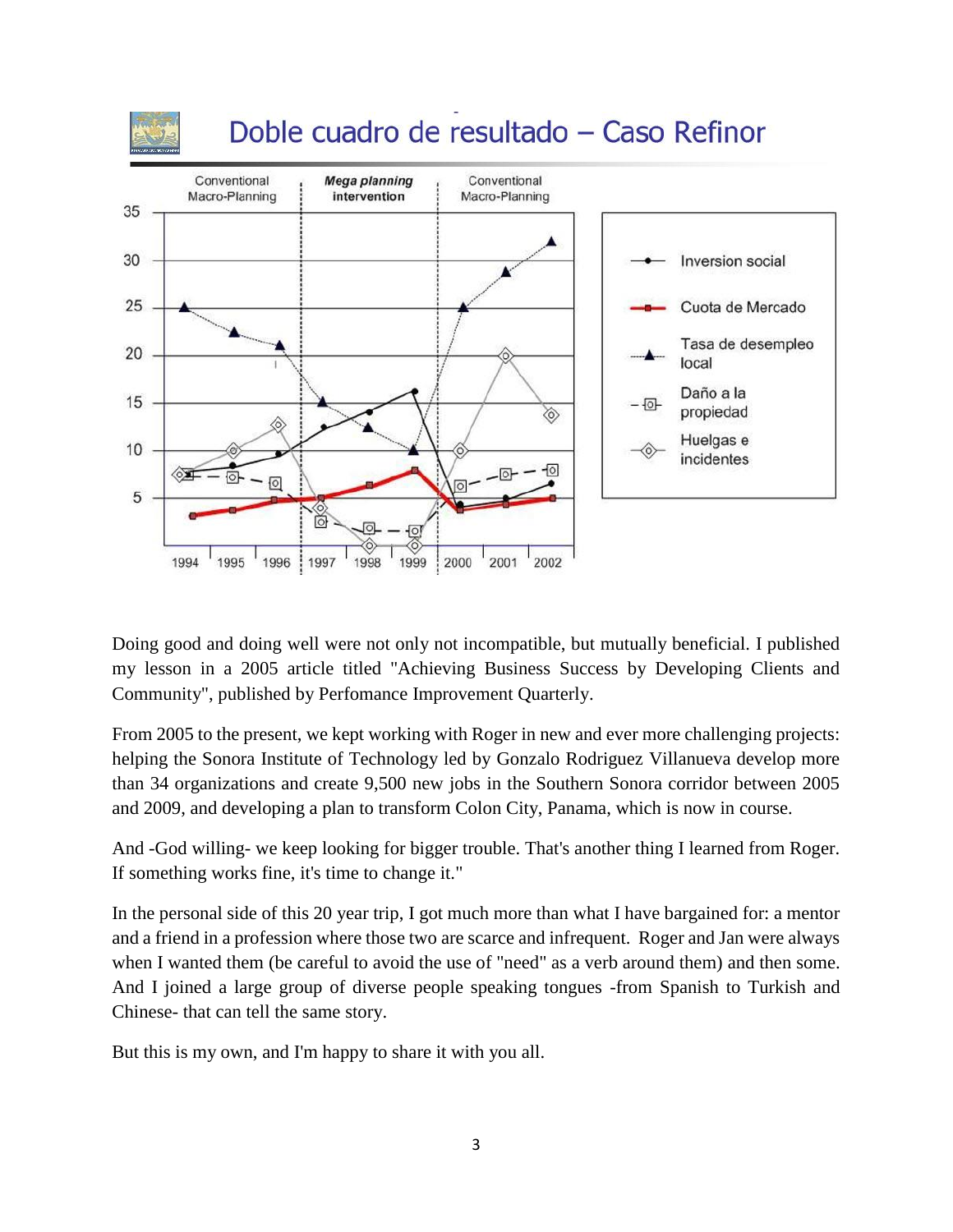### **Bibliography**

- Bernardez, M. (2005). Achieving Business Success by Developing Clients and Community: Lessons from Leading Companies, Emerging Economies and a Nine Year Case Study . *Performance Improvement Quarterly, ISPI* , 37-55.
- Bernardez, M. (2009). The incubator University. *Social and Organizational Performance Review, Year 2, Vol. 2* , 13-28.
- Bernardez, M. (2009). The power of entrepreneurial ecosystems: extracting boom from bust. *Social and Organizational Performance Review* , 12-45.
- Bernardez, M., & Kaufman, R. (2013). Turning social capital into social performance: three case studies and a new framework for value creation. *Performance Improvement, Vol 52* , 5- 18.
- Bernardez, M., Arias Vallarino, C., Krivatsy, A., & Kaufman, R. (2012). City Doctors: A Systemic Approach to Transform Colon City, Panama. *Performance Improvement Quarterly Volume 4 Number 4* , 41-60.

### **About Mariano Bernardez**

Mariano Bernárdez is an international consultant specialized in improving team, organizational and societal performance through management development and collaborative technologies.

Bernardez is Executive Director of the Performance Improvement Institute (www.piionline.org), first PhD and MBI program in Performance Improvement that he started with a senior Faculty at the Sonora Institute of Technology (ITSON) and continues as an international program.

He has been consultant to governmental and non-governmental organizations in multiple performance improvement, management development projects.

Bernardez has designed and implemented programs helping create 9,500 new jobs and 34 organizations in Mexico (Ari-Sun corridor - 2005 to the present) and Arizona as well as turning around communities and creating micro-business in Salta, Argentina (Refinor 1997-1999), and turning around the cities of Bariloche (partnership Conciencia-Kellog Foundation-MBC, 1997), Pico Truncado (MBC, YPF-Repsol, 1998) and producing a systemic plan for the transformation of Colon, Panama (2011-present).

He has conducted and published data-based research on his experiences in peer-reviewed publications such as Performance Improvement Quarterly, Performance Improvement, Social and Organizational Performance Review, Educational Technology and others in the field of business, government and management.